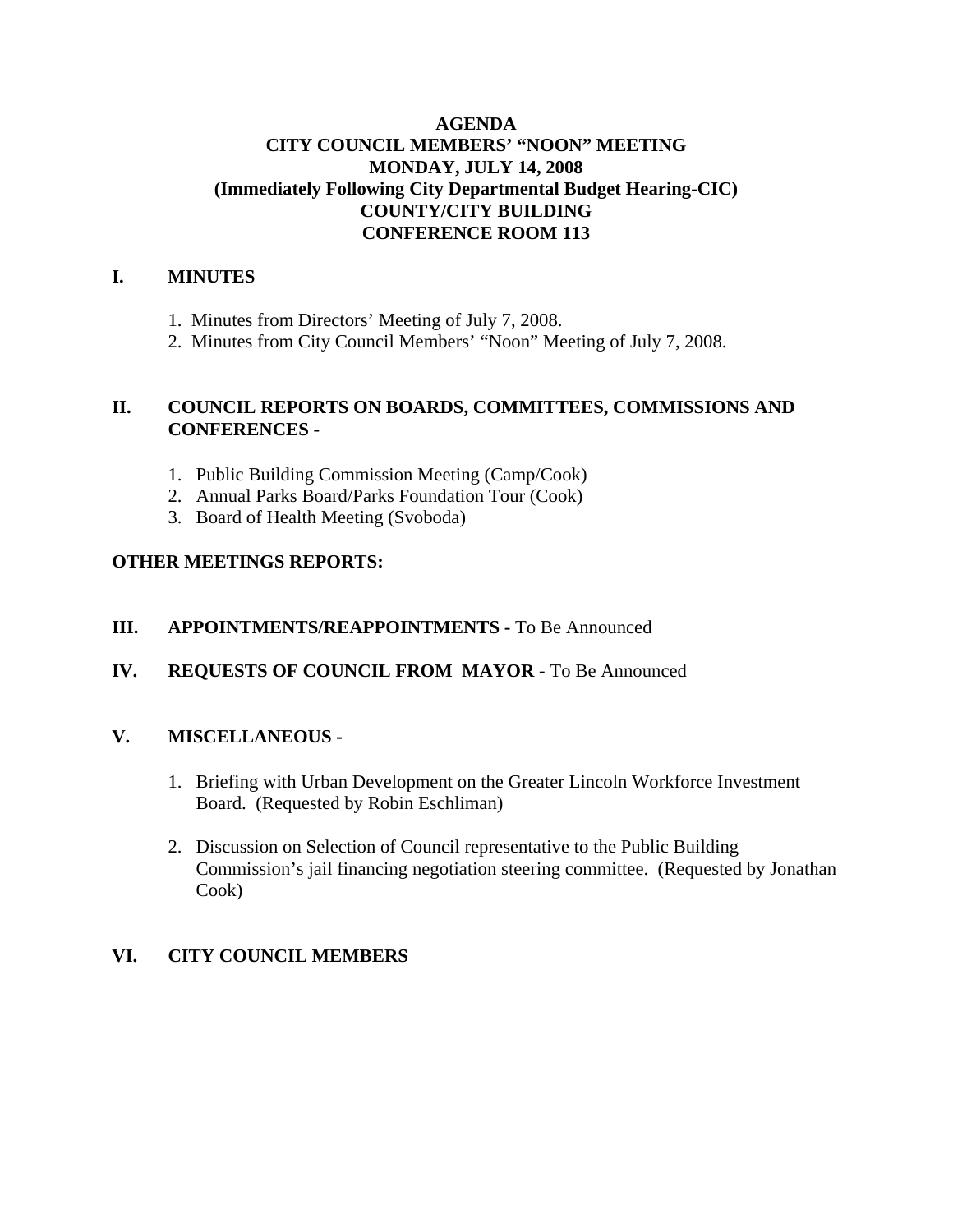#### **VII. MEETINGS/INVITATIONS** -

- 1. Lincoln Chamber of Commerce invites you to attend the following Ribbon Cuttings: - Please RSVP to Kathy Hale at 436-2385 or E-Mail: -
	- A.) Village Gardens (Ground Breaking for the construction of the Marriott Residence Inn to be located in the Marketplace at Village Gardens), 5625 Pine Lake Road on Tuesday, July 29, 2008 at 11:30 a.m. light lunch following RSVP attendance to me.
	- B.) Biomat USA, 2002 "N" Street on Thursday, July 31, 2008 at 10:00 a.m.
	- C.) Village Gardens (Construction of Live Work Building to be located in the Marketplace at Village Gardens), 5625 Pine Lake Road on Tuesday, August 5, 2008 at 10:00 a.m.
	- D.) Nebraska National Guard, 505 N. 27<sup>th</sup> Street, Suite 9 on Friday, July 18, 2008 at 11:30 a.m.
- 2. Rev. Stu Kerns, Senior Pastor from Zion Church invites you to participate in the  $5<sup>th</sup>$ Leaders' Prayer Summit on Tuesday, October 14, 2008 at Green Gateau Reception Centre, 1024 "L" Street - Would also love to have you join us for a complementary lunch - Please RSVP - (See Invitation)
- 3. Lincoln Chamber of Commerce 'Business After Hours' on Thursday, July 24, 2008 from 4:30 p.m. to 6:30 p.m. at BKD, LLP Offices, 1221 "N" Street, Suite 600 - Cost to Attend:  $$10/person - RSVP$  by July  $22<sup>nd</sup> - (See Invitation)$
- 4. Lancaster County Agricultural Society invite you to a VIP Luncheon to kick off the Lancaster County Fair's Opening Day on Wednesday, August 6, 2008 at Noon - The Luncheon will be held under the "Big Tent" located between Pavilion I and II - RSVP by July  $25<sup>th</sup>$  to 441-6545 - (See Invitation)

#### **VIII. ADJOURNMENT**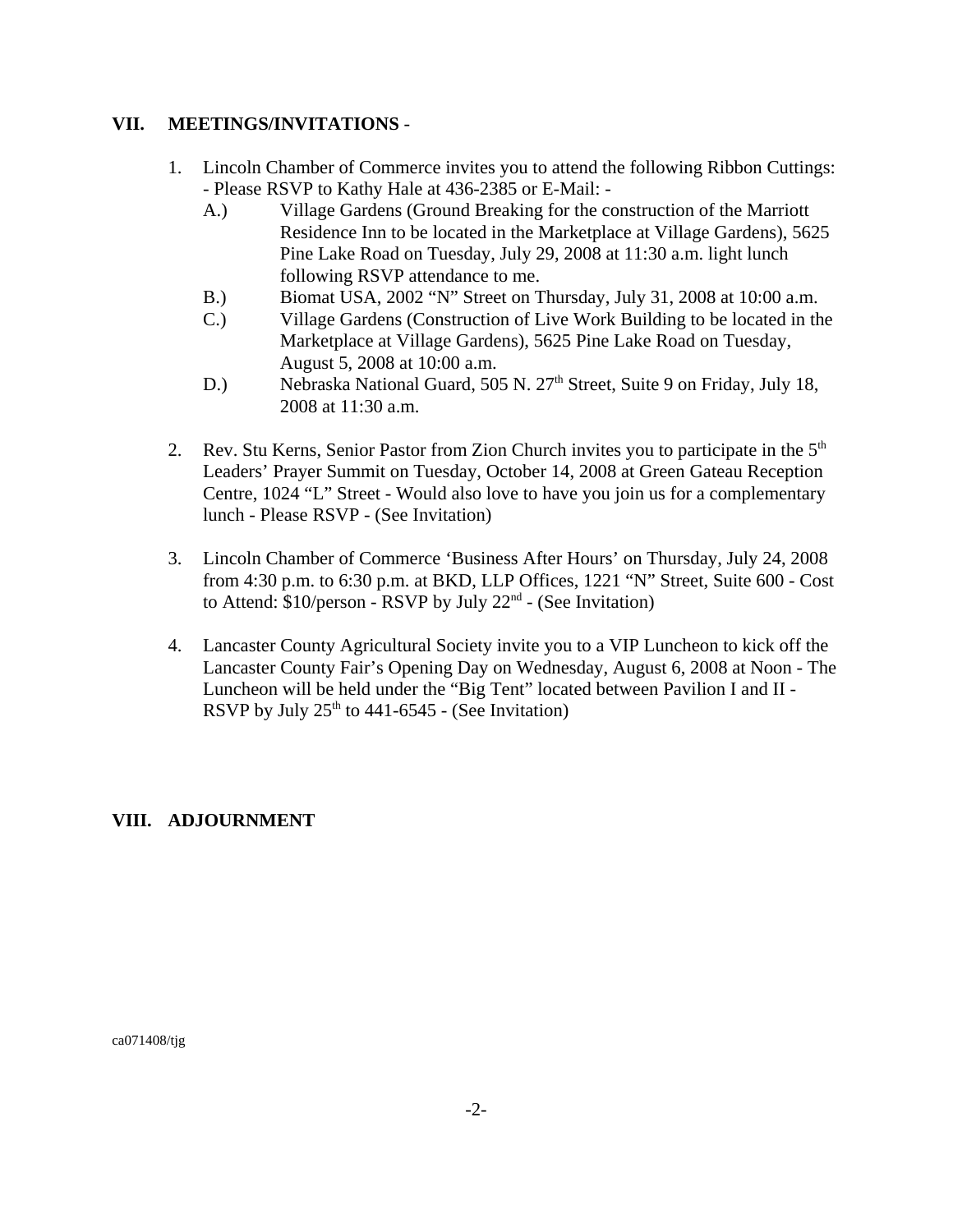#### **CITY COUNCIL NOON MEETING MINUTES MONDAY, JULY 14, 2008**

- **Present:** Robin Eschliman, Chair Doug Emery, Vice Chair Jon Camp Jonathan Cook John Spatz Ken Svoboda Dan Marvin
- **Others Present:** Rick Hoppe, Aide to the Mayor Denise Pearce, Aide to the Mayor Trish Owen, Aide to the Mayor

Clerk Arrived Late with Meeting in Progress.

#### **I. MINUTES**

- 1. Minutes from Directors' Meeting of July 7, 2008.
- 2. Minutes from City Council Members' "Noon" Meeting of July 7, 2008.

#### **II. COUNCIL REPORTS ON BOARDS, COMMITTEES, COMMISSIONS AND CONFERENCES**

#### **1. Public Building Commission Meeting Camp/Cook**

Report from Camp completed when Clerk arrived. Cook stated they discussed the jail, and time lines to issue bonds if through the PBC. Approved the formation of a negotiations committee, which will include representatives from the Mayor's Office, City Council, County Board and Building Commission Administrator. Important for Council to appoint representative today.

Cook recommended Marvin. Marvin stated he has three items if serving. One, protect the City bond rating and flexibility. Two, address covering rising operating costs based on actual inmate history. Thirdly, not bring in, unless directed, non-related issues. Eschliman asked for vocal vote. Ayes carried with Marvin approved as representative to Building Commissions Negotiations Committee.

Juvenile Court Room space needs discussed and if the City or County Attorney should move. Option A, move City Attorney from 575 to 555 S. 10th. Option B moves the County Attorney, and associated child support at Trabert Hall, to 555 S. 10<sup>th</sup>. Cook favors Option A. Hoppe commented the Mayor's preference is Option A.

Eschliman asked if the public questions why not put to bid. Cook replied there is value in having our departments in publicly owned buildings on this campus. The question will arise on the future location of Urban Development and the Adult Services Center. Owen added the co-location is the fundamental basis for development services. Marvin asked if thought given to space at the "K" Street Power Plant?

Camp asked for information on the Mayor wanting to move offices to  $3<sup>rd</sup>$  floor. Hoppe replied it regards space needs for the Development Services Center. Camp understood if moving the City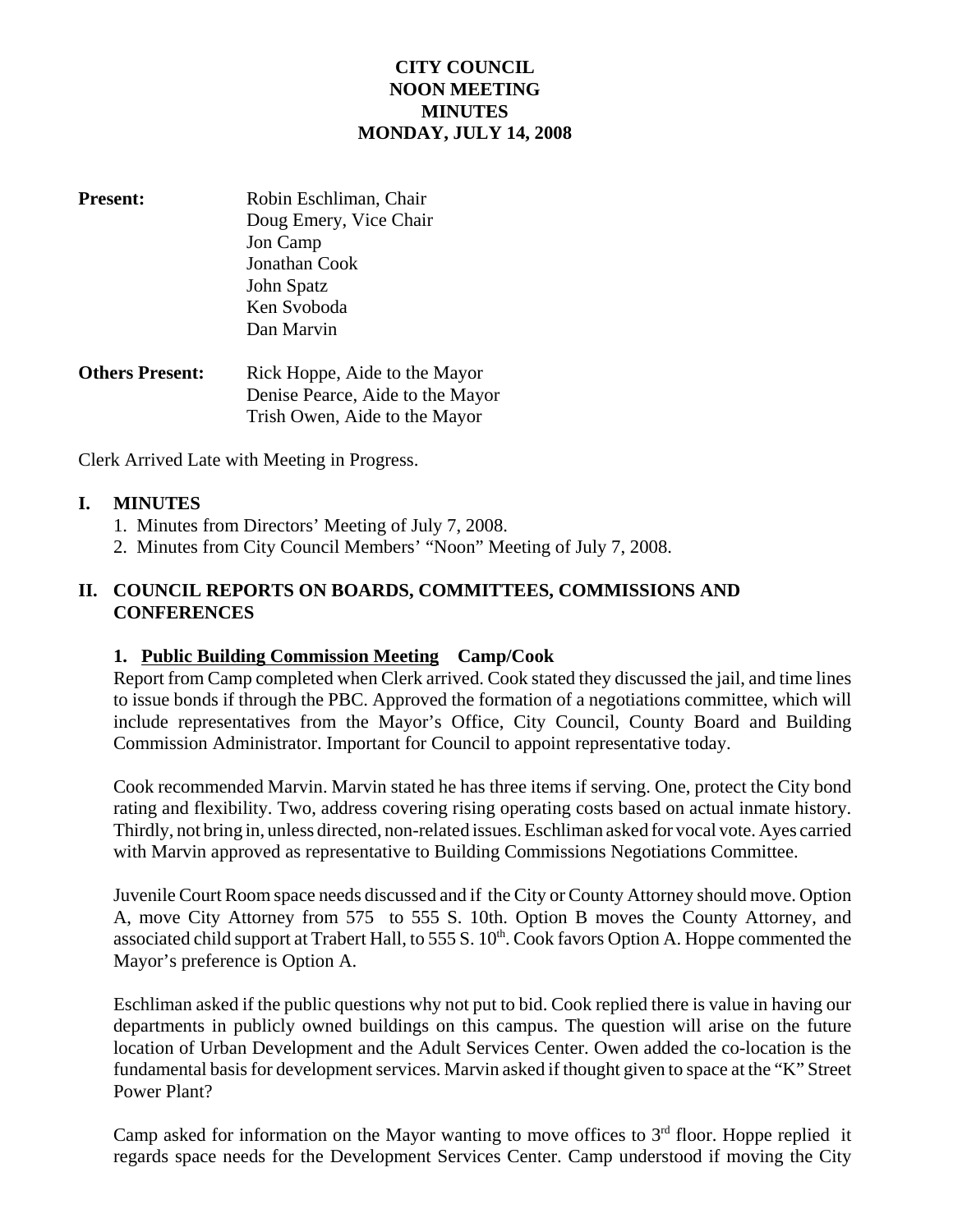Attorney it would cost \$1.7 million. Option B is approximately \$2.7 million for the County Attorney. Option A only completed 9,000 square feet and Option B completed 24,000 square feet.

Marvin asked if 9,000 square feet cost \$1.7 million? Camp stated one million for 3rd floor and \$700,000 for the 4<sup>th</sup> floor for Juvenile Court. Cook added common spaces needed and for future offices which move would cost less. Camp stated there is no definition on the Services Center. One judge contacted him and concerned this only creates room for the Juvenile Court and doesn't solve County Court. With lack of definition it is hard when talking about spending millions and we get billed back a good share. Cook said the County Board will discuss. They have the concern if the County Attorney's offices at Trabert Hall moves it means empty space. They would take on a new rental responsibility if paying for the County Attorney's office here

Hoppe added Lang wants to start meeting with Council to show the cost estimate and description of the Services Center. Svoboda commented the number of studies done amounts to a fair amount of money. Seems we continue with space needs studies and accomplish nothing. Cook replied the trouble is with long term plans modified later. In this case the Development Services Center was not in a long term plan. Svoboda suggested before doing long range planning studies to take a serious look at the value, and costs.

#### **2**. **Annual Parks Board/Parks Foundation Tour Cook**

Cook announced the tour was on the same day as budget meeting and did not attend.

#### **3. Board of Health Meeting Svoboda**

Svoboda stated update and program presented from the Information Fiscal Management Division. Judy Halstead created a flow sheet, color coded, listing all items funded by various sources. What we see in our budget books is a small section of the actual number of employees. If departments with a variety of funding sources did org charts, spread sheets, we would have a better idea of how departments are funded, and where their employees are. Also, changed the meeting to 5:00 p.m. to 6:30 p.m. Hoppe has asked departments for color coded systems by the end of the month. Will forward Health Department electronic version of what Councilman Svoboda referred to.

#### **OTHER MEETINGS REPORTS:**

#### **III. APPOINTMENTS/REAPPOINTMENTS**

Pearce stated none at this time.

#### **IV. REQUESTS OF COUNCIL FROM MAYOR**

Hoppe set meeting times with Council Members for discussion regarding pay negotiations.

#### **V. MISCELLANEOUS**

#### **1. Urban Development/Greater Lincoln Workforce Investment Board (Attachments A, B, C) Requested by Eschliman**

**Dave Landis**, Urban Development Director, Greater Lincoln Workforce Board Member; **Jim Linderholm**, HWS Consulting Group, Greater Lincoln Workforce Board Member; and **Dan Cain**, Urban Development Manager of WIA (Workforce Investment Act)

Landis gave PowerPoint presentation. "Employment and Unemployment in Lancaster County".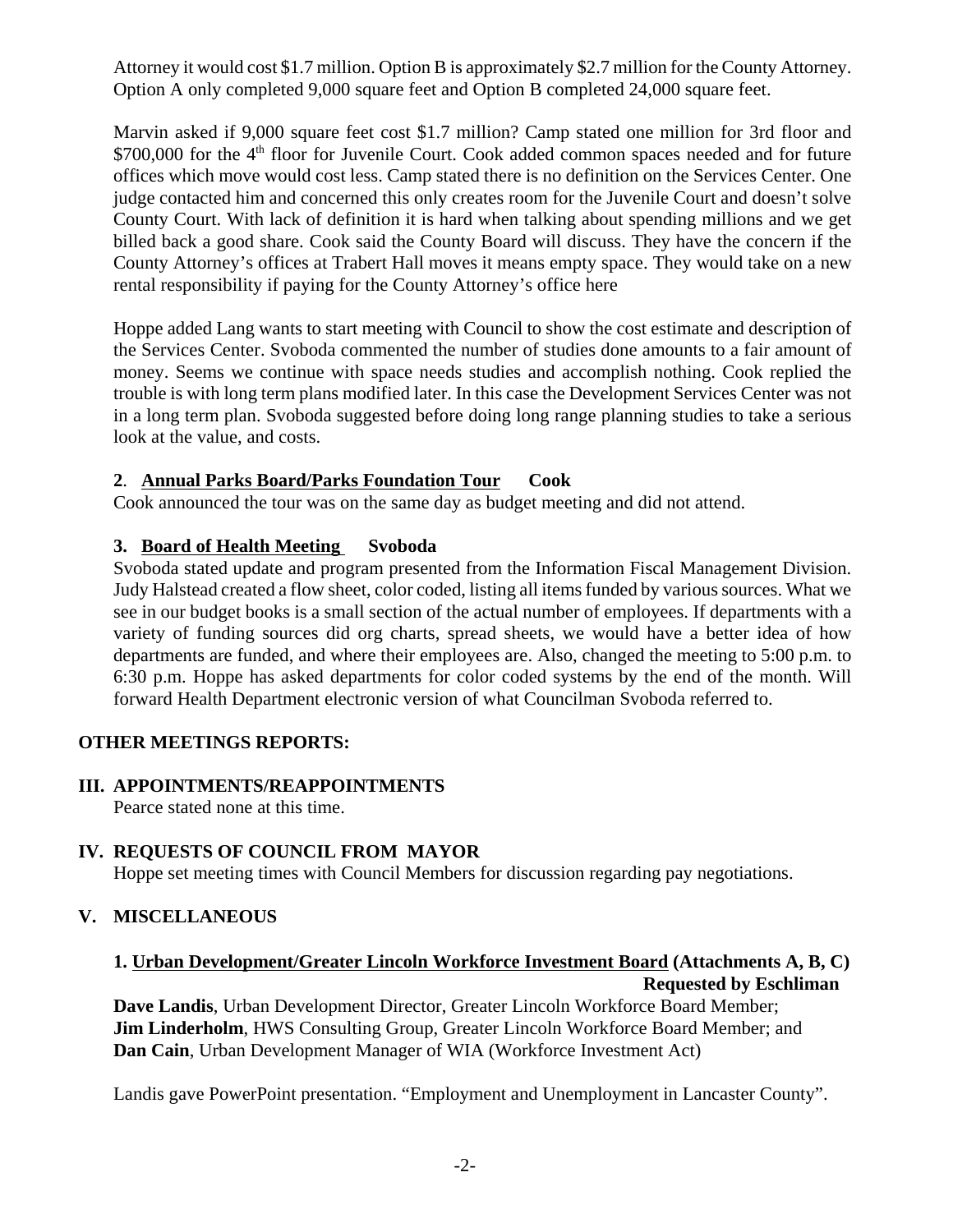Including, but not limited to:

- \* Labor Force; the number of individuals who either have work, or want work, and Workforce; people who have jobs. Approximately 8% come from outside the County;
- \* Percentages staying same for two years;
- \* Labor Force and Workforce Size;
- \* Comparison of different counties rates of unemployment;
- \* Annual average employment by industry in Lancaster County;
- \* Average employment by category, Lancaster County; and
- \* Annual employment by category, Lancaster County.

The map illustrates money received from the federal government as Lincoln had a continuous census track. The unemployed in the census tracks had a 6.5% growth volume. Do attack unemployment with the Workforce Investment Administration who operates the One-Stop Center, ran by Dan Cain, and is overseen by a local board across two counties which is chaired by Jim Linderholm.

Linderholm distributed handout. Has chaired the Greater Lincoln Workforce Investment Board since January, 2000. The Board is designed as a 2-county area, Lancaster and Saunders Counties. Developed because of previous census definitions of the metropolitan area, which now changed, with Seward County part of our metropolitan area, and Saunders County now in the Omaha and metropolitan area.

Linderholm said the Board is tasked with preparing a strategic plan for receipt of federal funds used in the One-Stop Center, being in compliance with federal regulations. The Board oversees the activities of the One-Stop Center, monitors performance, make selections or prepares agreements for operation of the One-Stop Career Center, and youth services providers. Attachment contains Board membership. By federal law more than 50% of the Board must be from the business community, appointed by the Mayor, with no restrictions on terms. He explained committees and meeting times throughout the year. Linderholm referred to, and explained, the Regional Innovation Grant received, and discussed key partners. Now preparing a plan to address the issues of economic dislocation.

Eschliman asked in the targeted area can you break down to an industry with high unemployment? Landis replied probably a combination of social and economic factors. Linderholm added thousands of invitations were sent to this area inviting them to visit the One-Stop Center, to begin dialogue to find the issues and problems. Cain commented with mailings made sure they were aware of the One-Stop Center, what it does, and services available. About 30% of residents who applied were from this area. Trends seen was older workers, people in their 40's and 50's, plus younger people who had not completed school, bad work records, etc.

**2. Selection of Representative to the PBC Negotiations Committee (Requested by Cook)** Representative selected under Item II, No. 1 on today's agenda.

#### **VI. CITY COUNCIL MEMBERS**

| Eschliman | No comments |
|-----------|-------------|
| Emery     | No comments |
| Camp      | No comments |
| Cook      | No comments |
| Spatz     | No comments |
| Svoboda   | No comments |
| Marvin    | No comments |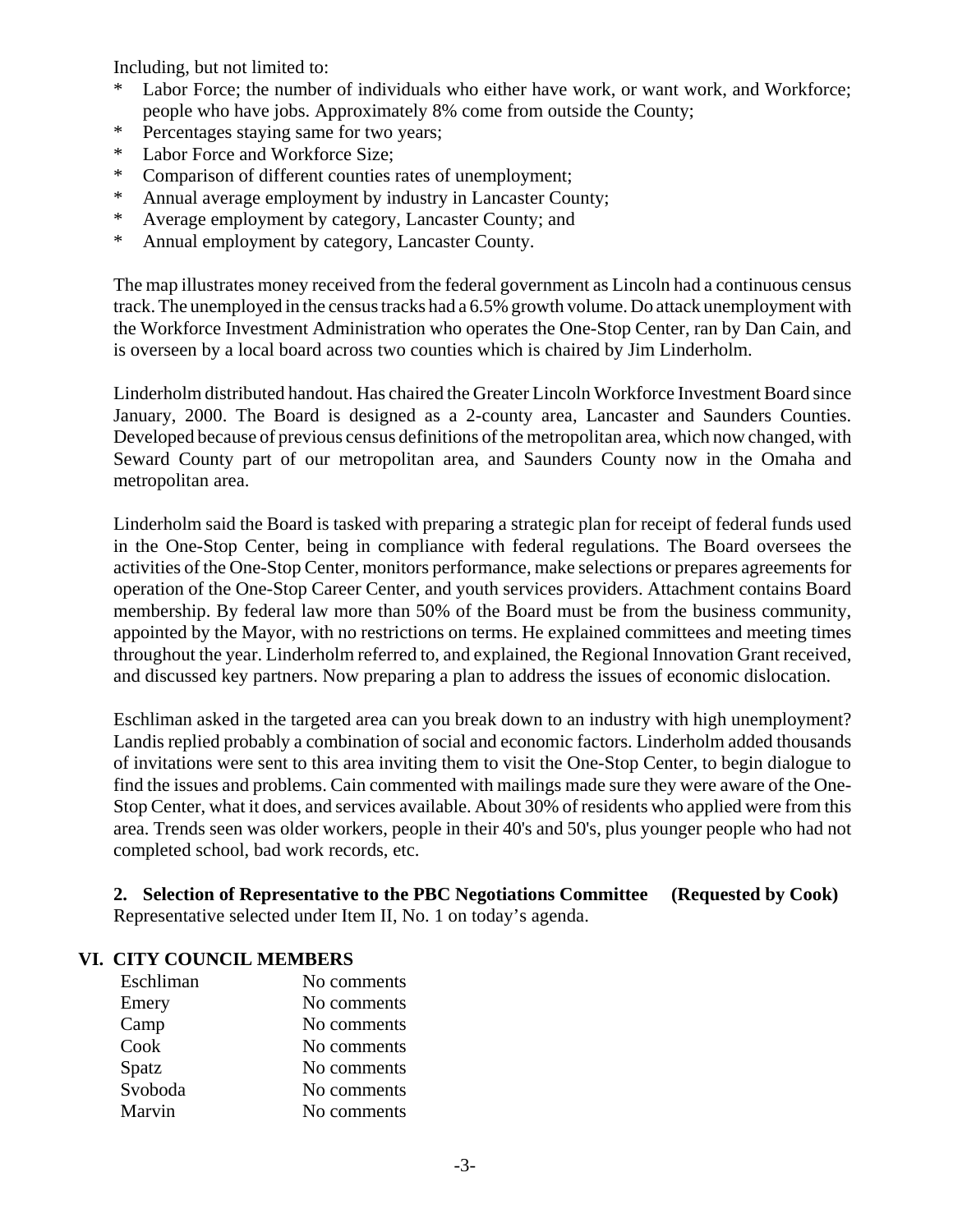#### **VII. MEETINGS/INVITATIONS**

See invitation list.

### **VIII. ADJOURNMENT**

Chairman Eschliman adjourned the meeting at 12:08 p.m.

W:\FILES\CITYCOUN\WP\cm071408.wpdmmm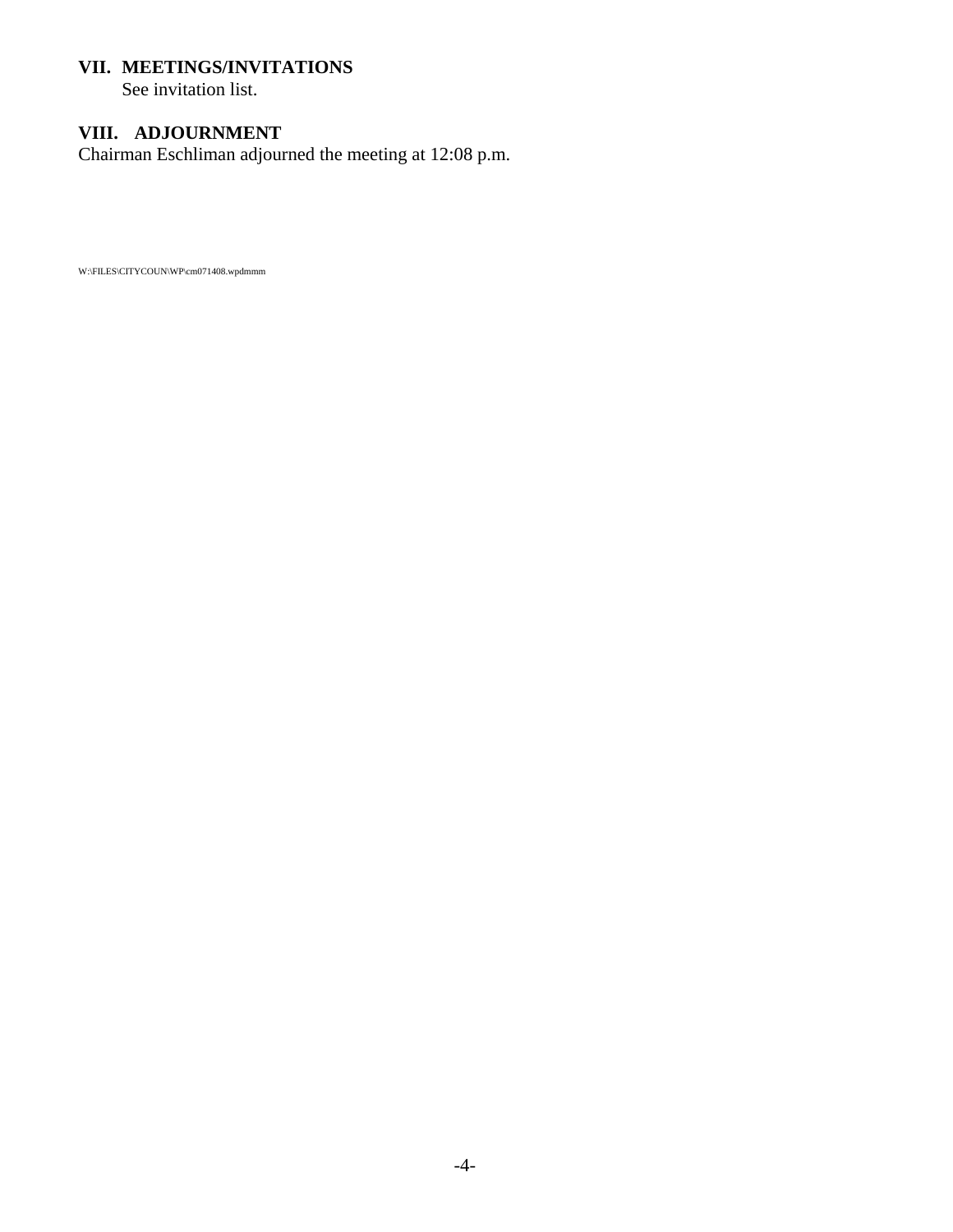attachment A

# **Employment and Unemployment in** Lancaster Co.

### **Labor Force:**

The number of individuals who are employed and unemployed and reside in Lancaster County

#### **Workforce:**

The number of individuals who work in Lancaster County regardless of residence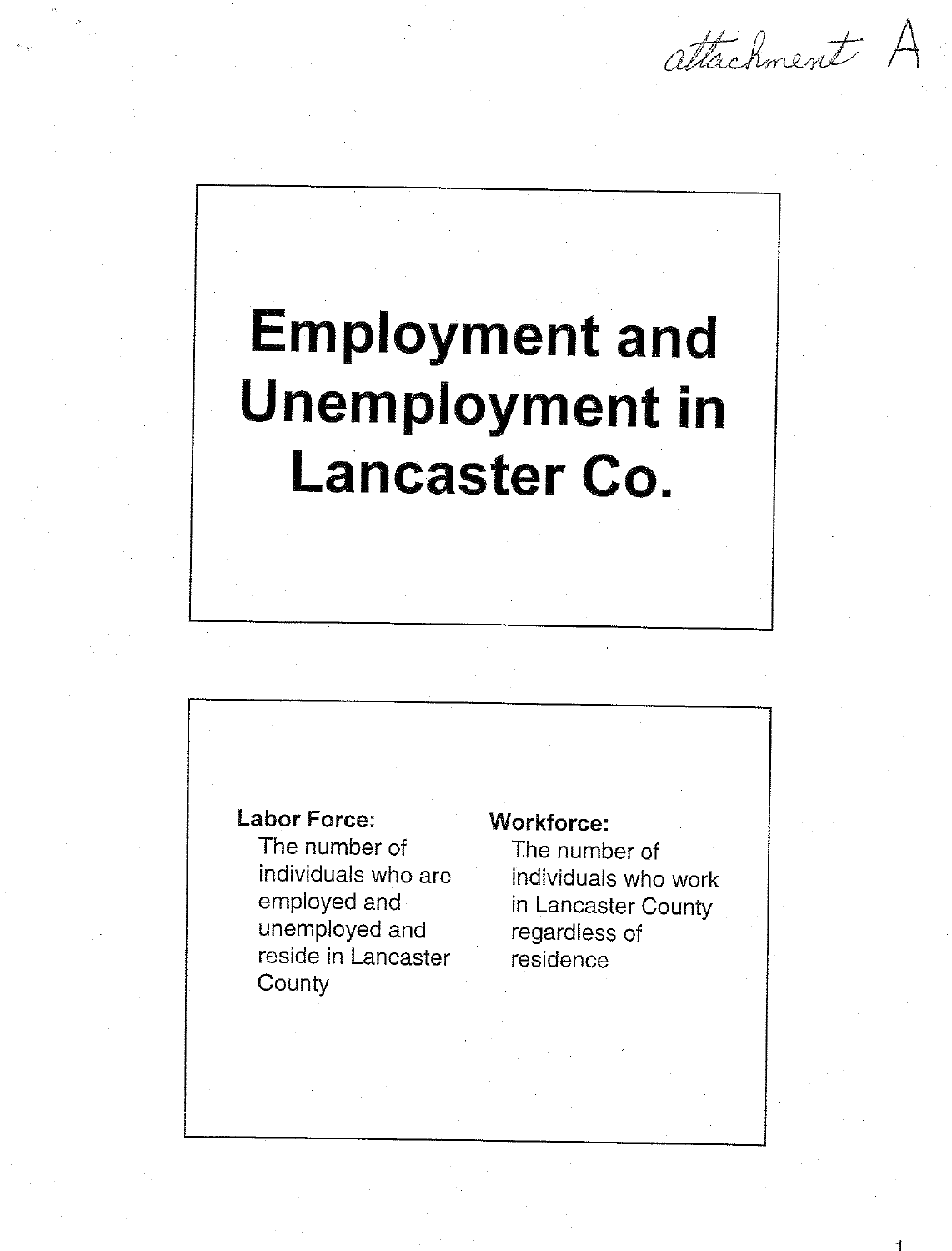|        |         | <b>Labor Force</b> |         | Workforce |
|--------|---------|--------------------|---------|-----------|
|        | Employd | <b>Unemployed</b>  | Total   |           |
| May-07 | 154,411 | 4,649              | 159,060 | 172,378   |
| May-08 | 157,423 | 4,679              | 162,102 | 174,893   |
|        |         |                    |         |           |
|        |         |                    |         |           |

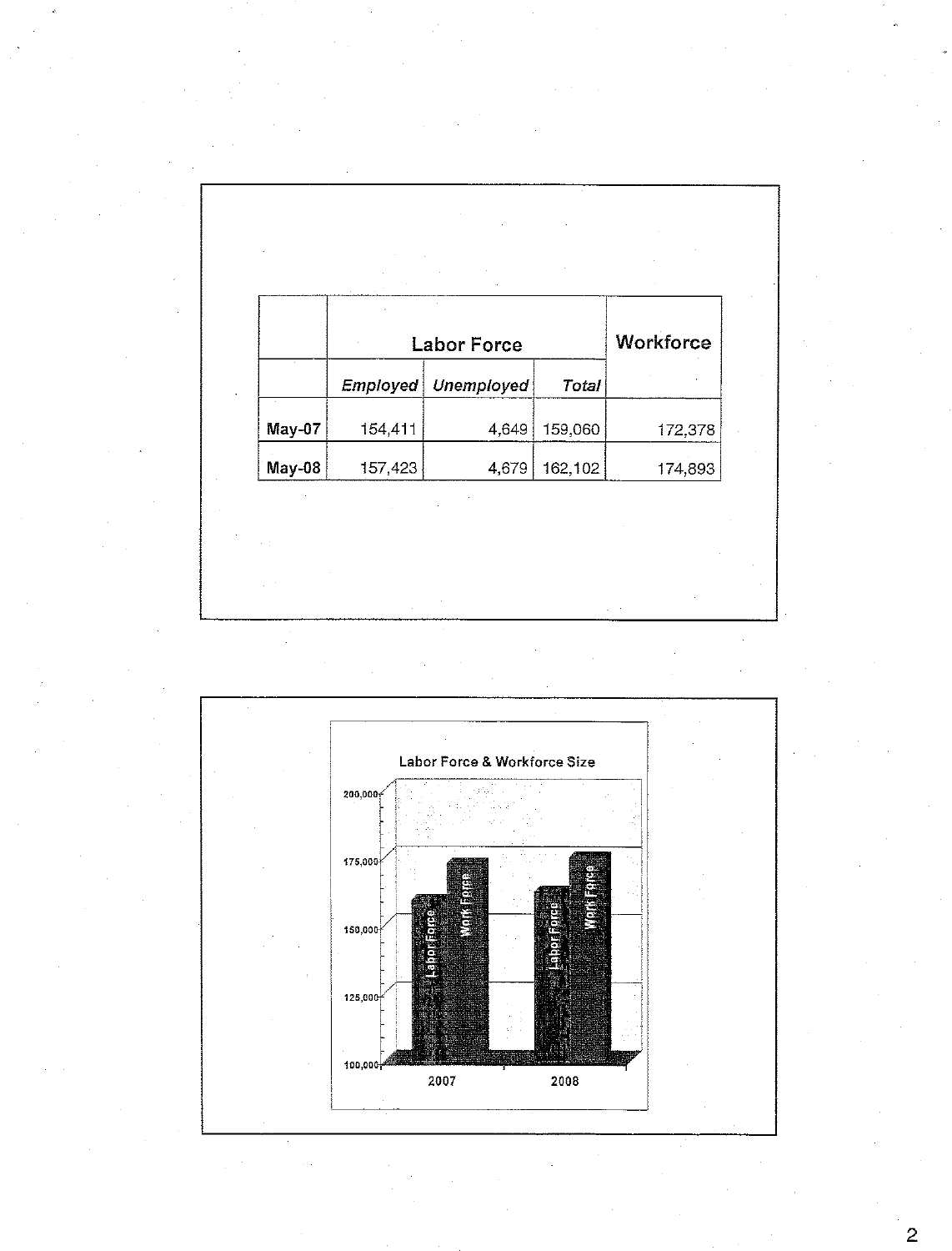

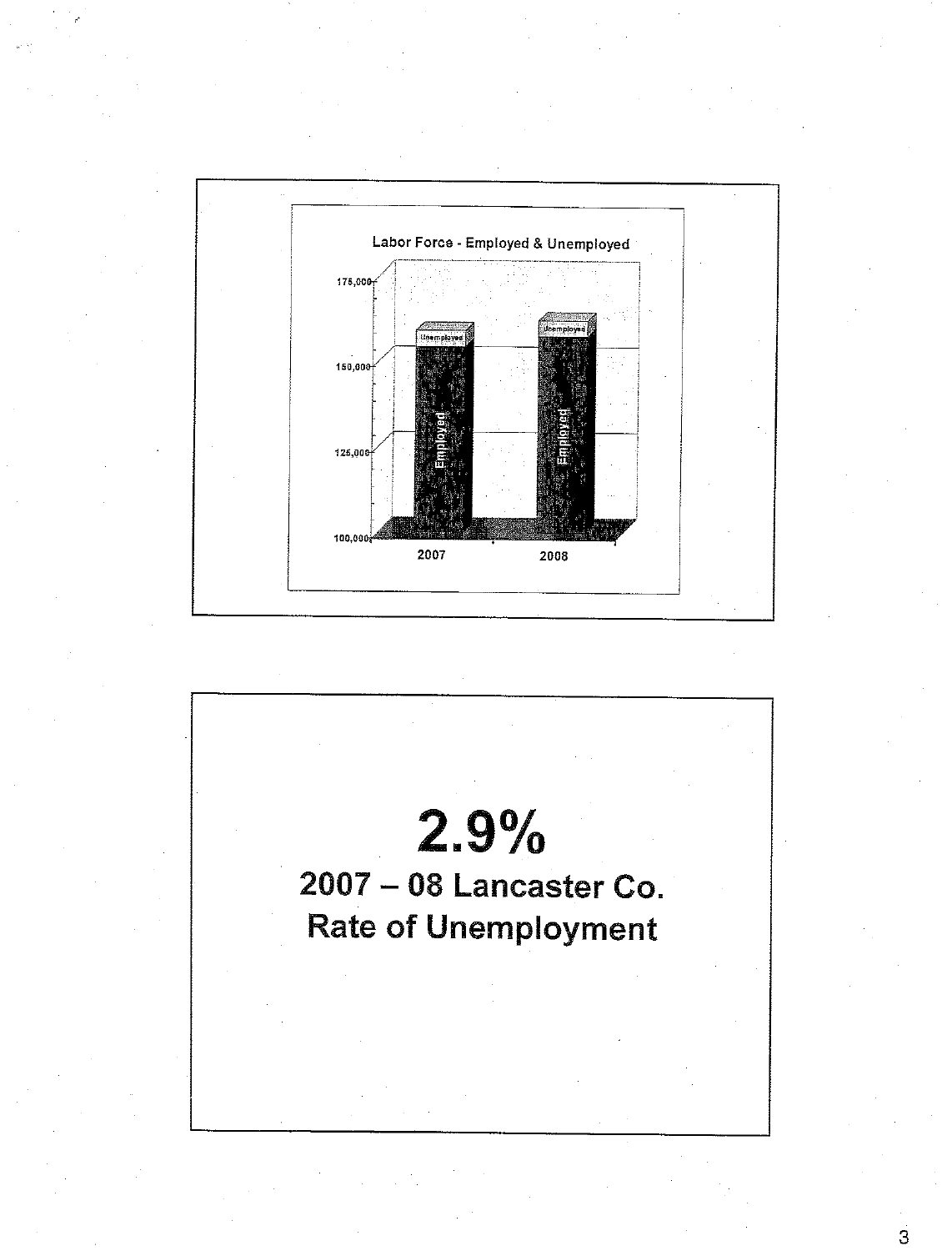

In May 2008, a total of 7,265 residents of Lancaster County were receiving unemployment benefits.

This includes claimants who also had some level of earnings.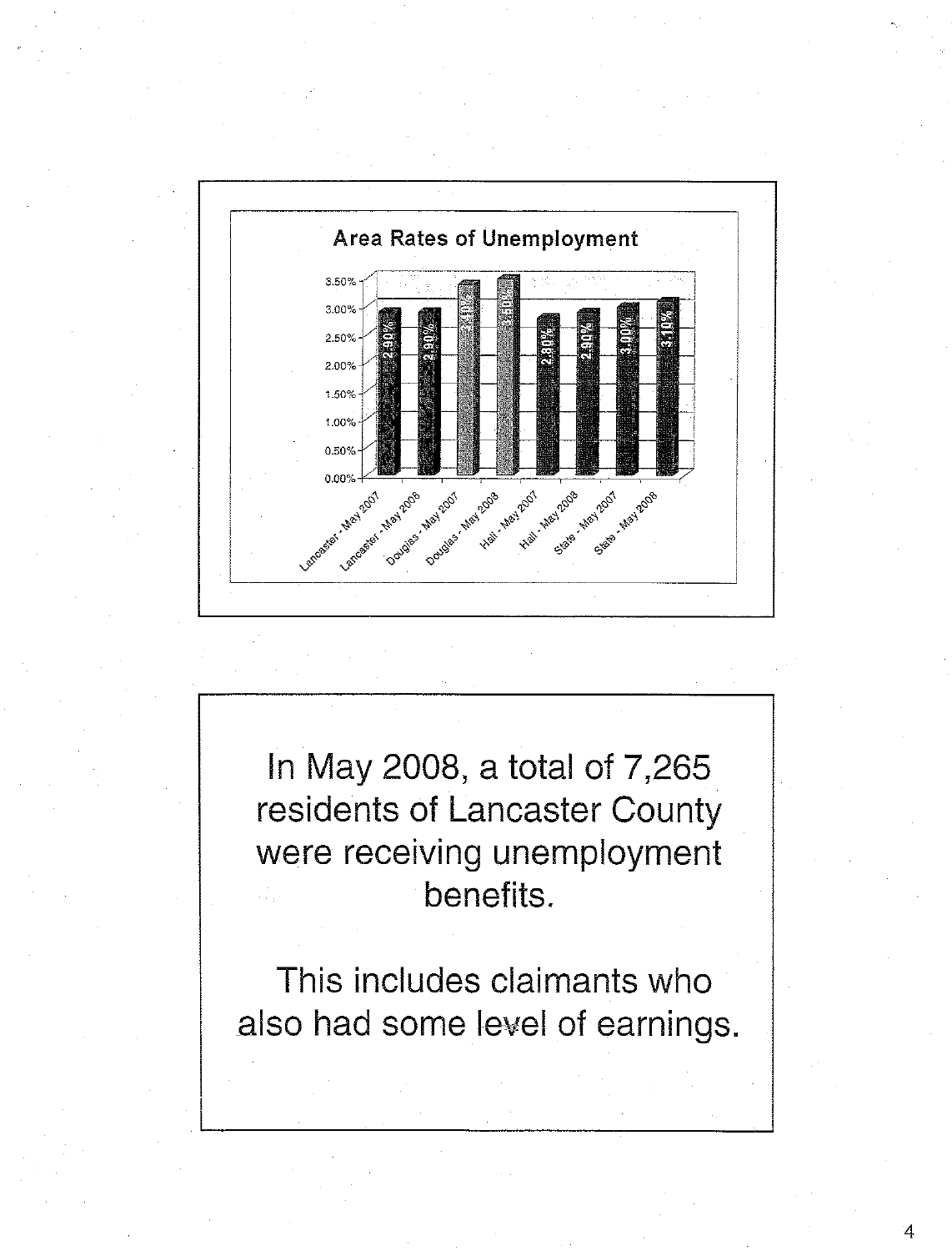| Annual Average Employment By Industry / Lancaster County |          |          |          |          |         |                       |
|----------------------------------------------------------|----------|----------|----------|----------|---------|-----------------------|
| Industry                                                 | $Jan-01$ | $Jan-06$ | $Jan-07$ | $Jan-08$ | May 08  | Change<br>$101 - 108$ |
| <b>Services Provision</b>                                | 130,155  | 140.230  | 142.607  | 149,803  | 152,835 | 22,680                |
| <b>State Government</b>                                  | 19.110   | 19.341   | 20,126   | 20,264   | 25.184  | 6.074                 |
| <b>Education &amp; Health</b><br>Services                | 18 535   | 22.438   | 22.743   | 24.622   | 23.598  | 5,063                 |
| Professional & Business<br>Services                      | NA.      | NA       | NA       | 18,832   | 18,891  | $\star$<br>59         |
| Retail Trade                                             | 16 450   | 16,890   | 16.926   | 17,275   | 17.569  | $-1,119$              |
| Leisure & Hospitality<br>Services                        | 13.970   | 15,075   | 14.598   | 15.370   | 15,467  | 1.497                 |
| Manufacturino<br>Employment                              | 17,922   | 14,195   | 14,639   | 14,199   | 14,219  | $-3,703$              |
| <b>Financial Activities</b>                              | 9677     | 11,933   | 12.232   | 12.292   | 12,554  | 2,877                 |
| Natural Resources &<br>Construction                      | 6.891    | 7.470    | 6,934    | 6.955    | 7.839   | 948                   |

\*<br>Professional and Business Services was a new category in January 2008.

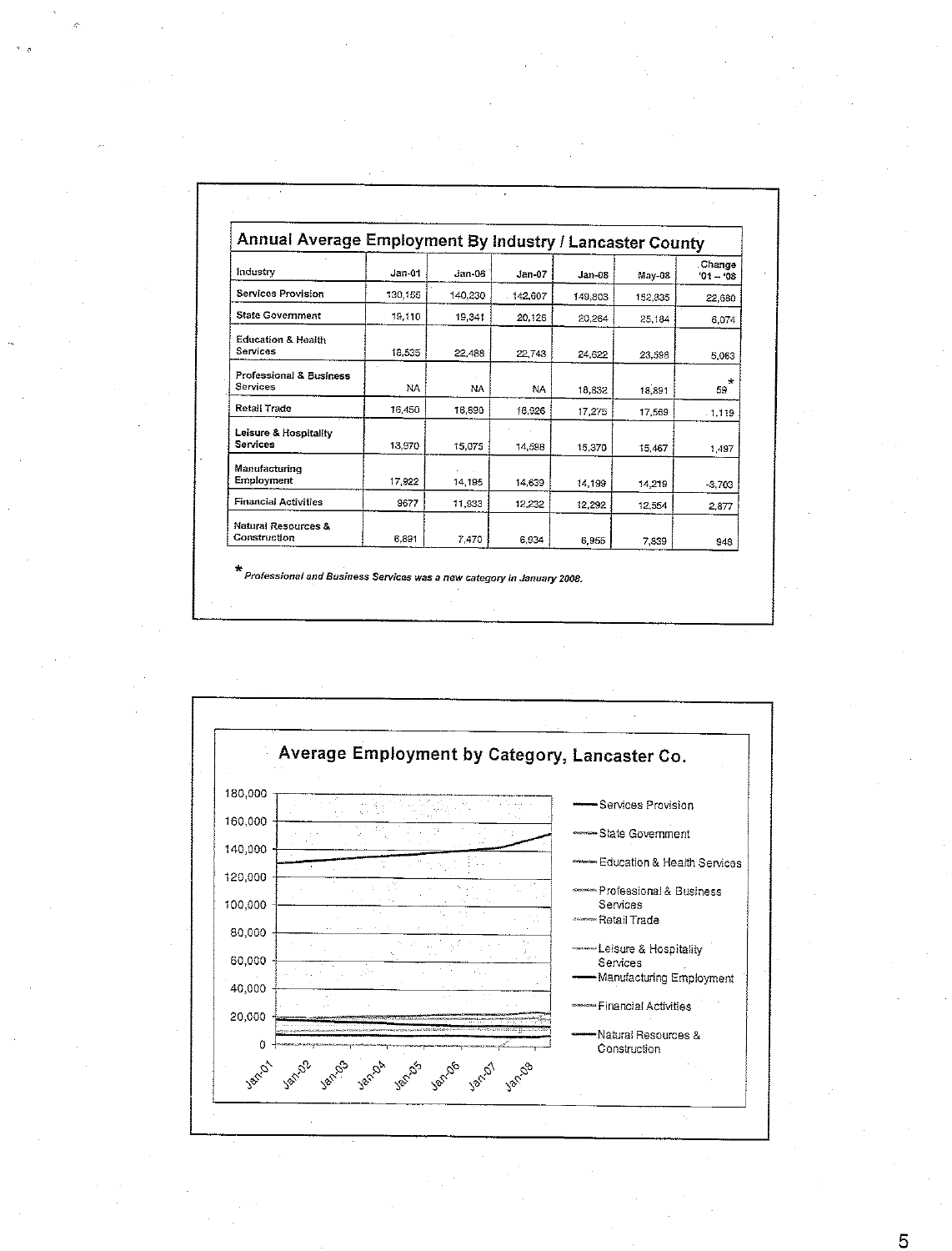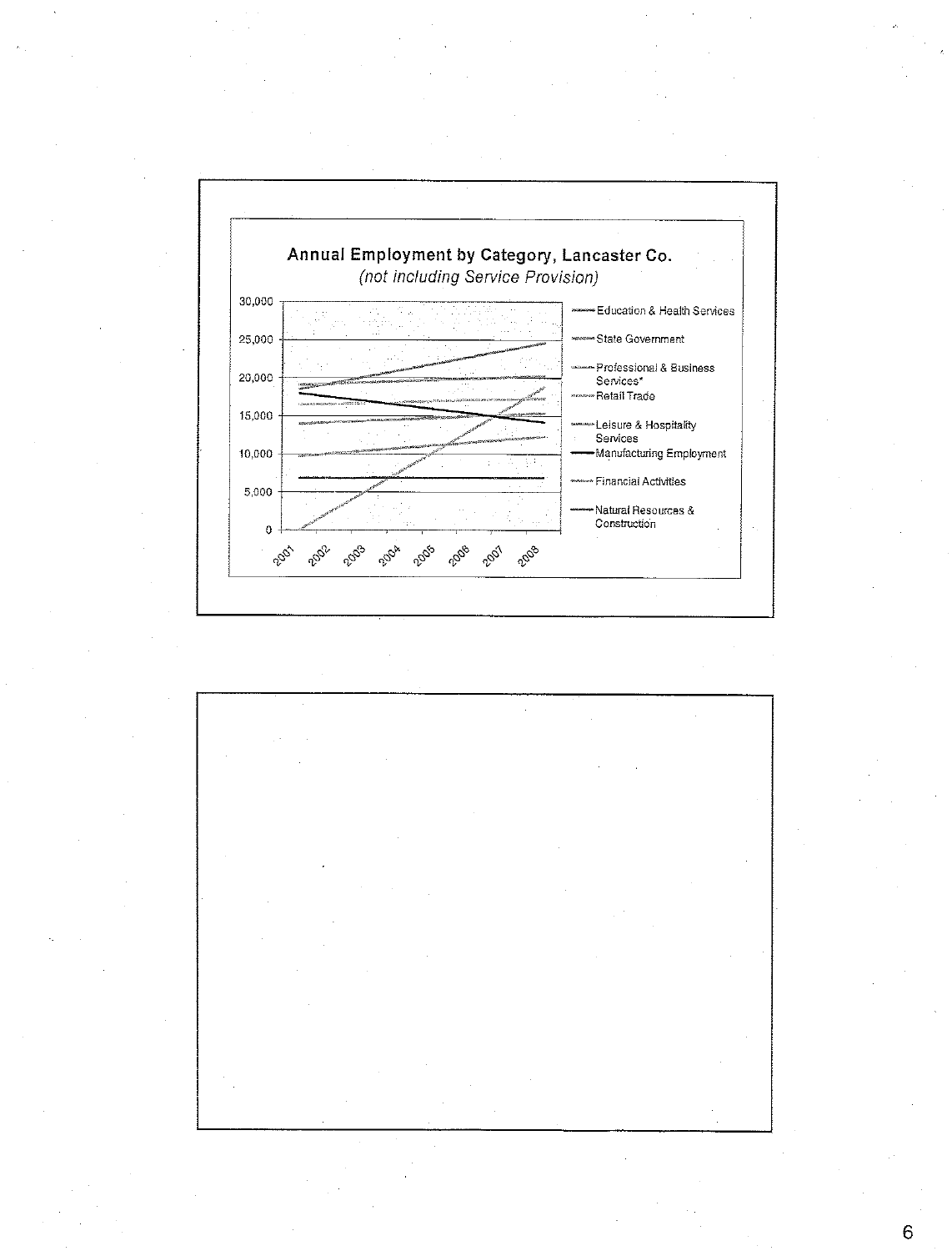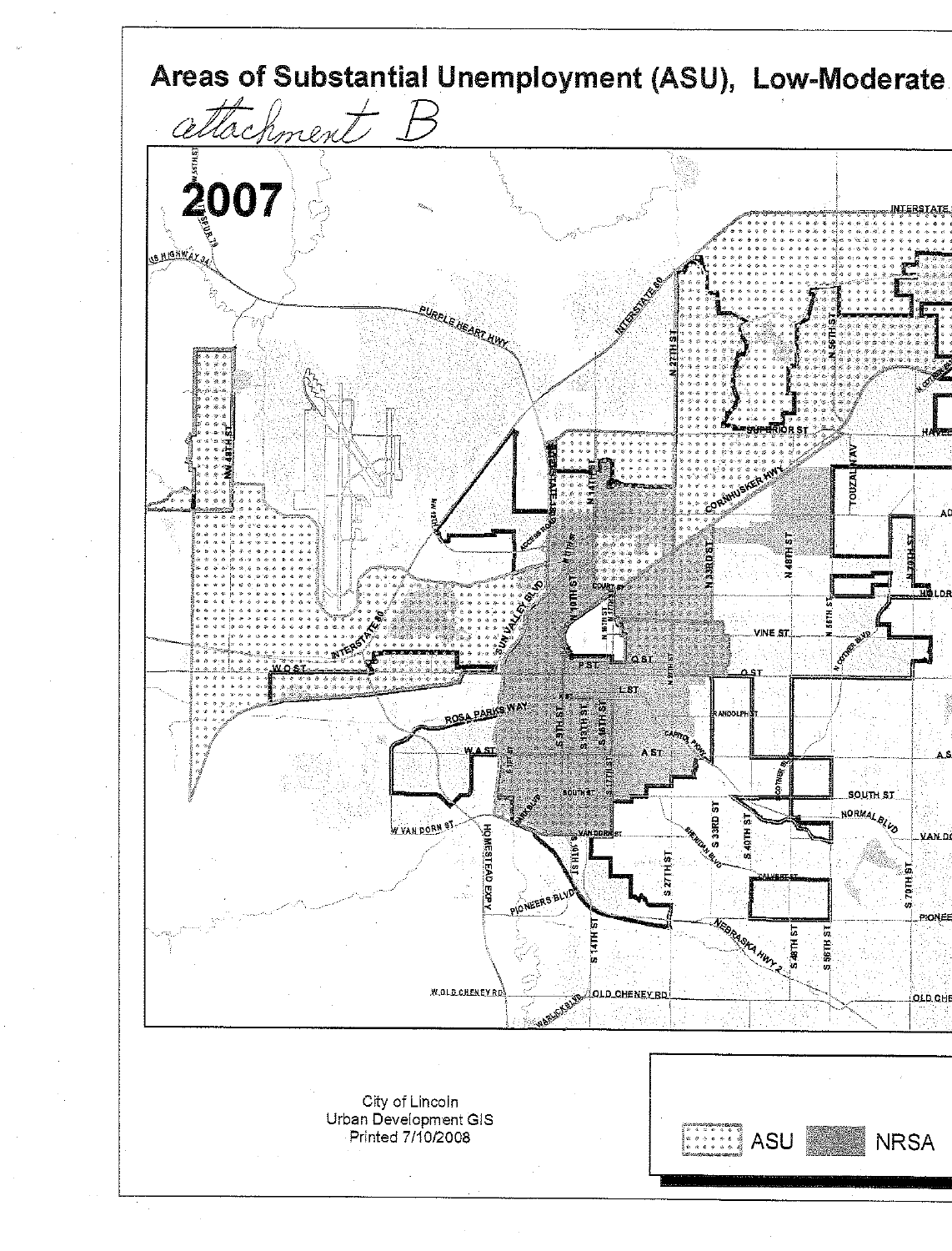**Area (LMI), Neighborhood Revitalization Strategy Area (NRSA): NE** 

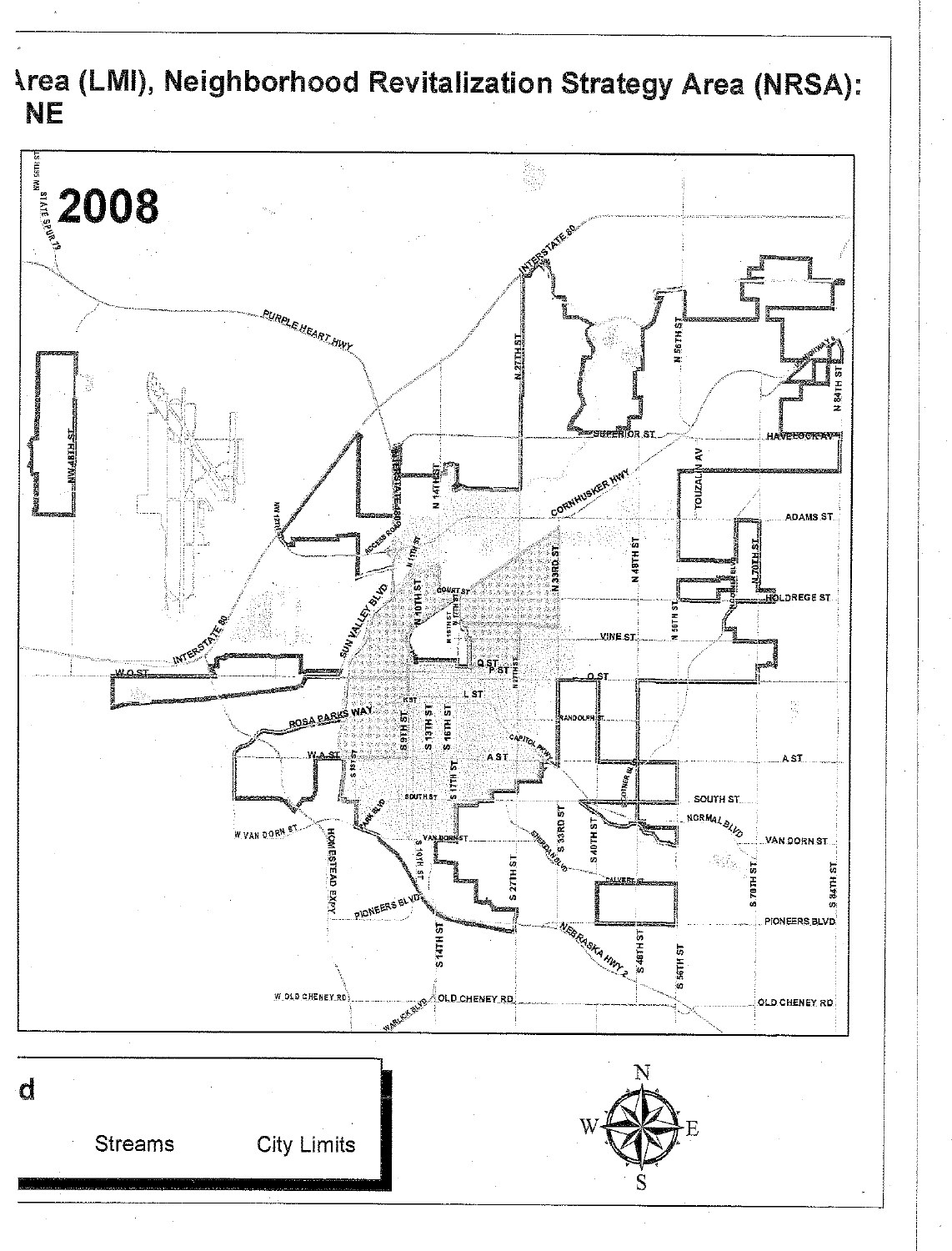stachment C

## **Greater Lincoln Workforce Investment Board** July 1, 2008

**Terry Adair** Kari Andersen Amv Anderson Carol Andringa **Bret Atkins** Donna Behlen Kris Brennan Dwight Brown, Jr. **Clint Burge** Tammie Burns Lisa Chandler Connie Daly **Eric Dinger Houston Doan** Dick Harding Lori Hein Angie Hoffschneider **Jack Huck** Lisa Johnson Mark Koller Dave Landis Tate Lauer Kal Lausterer Linda Lichtenberg Jim Linderholm Paula Luther Deb Marino Rich Marshall Dave Masilko Julie Panko

Jacob North Companies Speedway Motors The Cornhusker Marriott Lincoln Public Schools Aquila **Behlen Video Services** Continuum Employee Assistance The HUR **IBEW Local Union #265** Duncan Aviation Lincoln Action Program NE Commission for the Blind & Visually Impaired **Dinger Associates** Operation A.B.L.E. Kenexa Nebraska Book Company LI-COR. Inc. Southeast Community College Lincoln Partnership for Economic Development HRConnex, Inc. Urban Development Job Corps Greater Wahoo Economic Development Foundation Lincoln Machine, Inc. HWS Consulting Group, Inc. TierOne Bank NAF Multicultural Human Development Corporation Regional Council of Carpenters Local 1055 Work USA, Inc. LINWELD, Inc.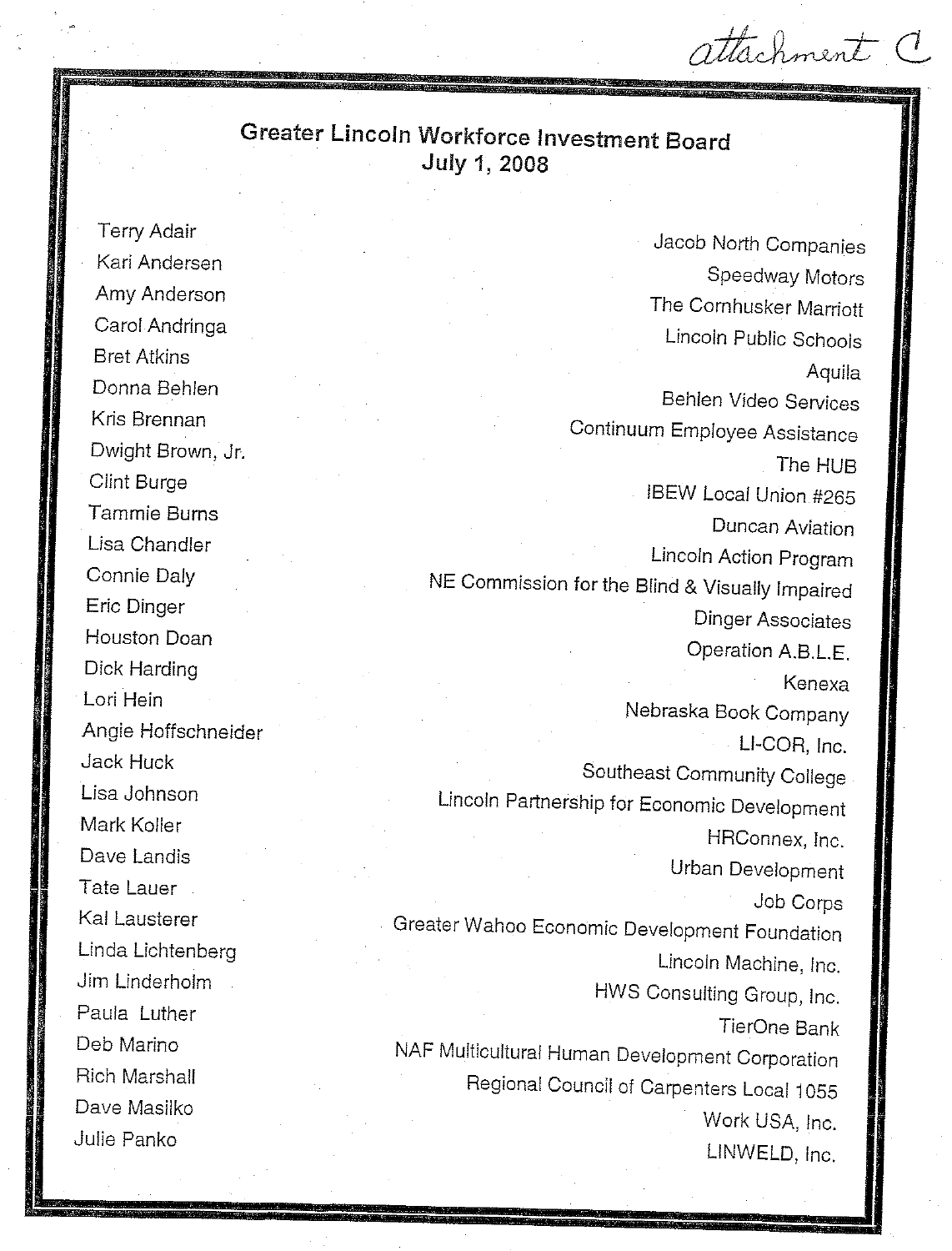Joanne Pickrel Cherisa Price-Wells Vicki Rasmussen Jon Rathjen Steve Richman Sheri Robertson **Jeff Schmidt** Jill Schreck Liz Shotkoski Carol Swigart Gary Targoff Gerry Tyler Will Wagner Laura Williams **Rick Williams** Sheryl Wright Paul Yates

Goodwill Industries Arbor E & T Client Assistance Program **Vocational Rehabilitation** Nebraska Department of Labor-Employment Services Strategic Insurance Design NE Dept of Health & Human Services Department of Labor, Unemployment Insurance The Gallup Organization **Hillaero Modification Center** Foundation for Educational Services, Inc. Tyler Graphic Services, Inc. Indian Center, Inc. Tabitha, Inc. US Foods, LLC Teledyne Isco, Inc. **Pickering Creative Group**